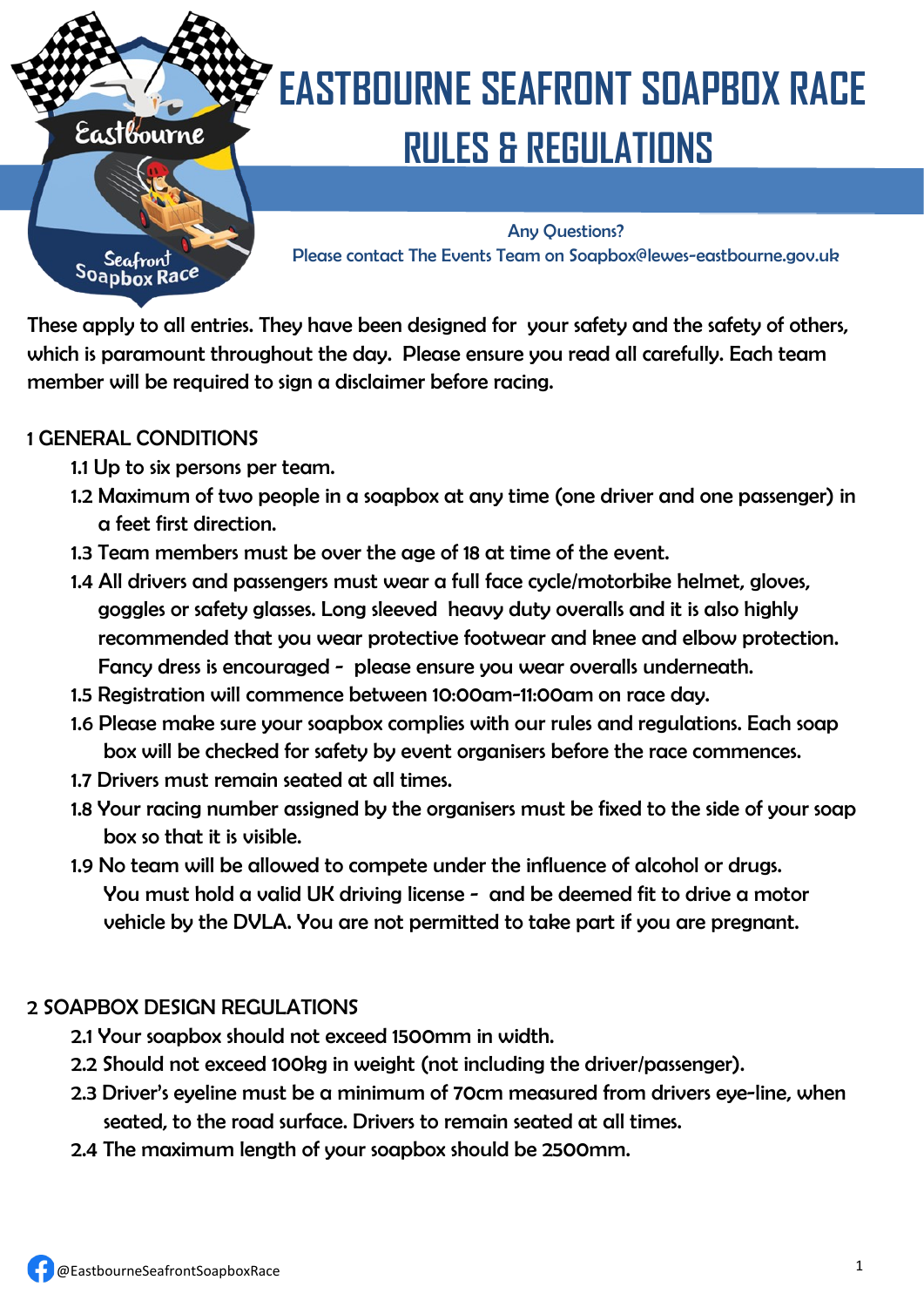

# **EASTBOURNE SEAFRONT SOAPBOX RACE Eastbourne** RULES & REGULATIONS

Seafront Soapbox Race

- 2.5 There must be no sharp edges inside or outside of your vehicle, or anything that could cause damage to yourselves, spectators or marshals in the case of a crash. This means no glass or perspex that could shatter. Accessories, e.g. lights, speakers or screens must be integral to the bodywork and affixed in a permanent matter.
- 2.6 Seats must be securely bolted to the soapbox.
- 2.7 Wheel's diameter should not exceed 67cm.
- 2.8 Should not have any mechanical parts to increase its speed (no catapults, pedals, jet or any other engines).
- 2.9 Must have a rear wheel(s) braking system as a minimum. Disc brakes are recommended and brakes will be checked. Braking must operate on at least two wheels on the same axle and be effective to hold stationary on the starting ramp.
- 2.10 The soapbox must be family friendly in design. It is deemed inappropriate, you will not be allowed to race.

### 3 SAFETY REGULATIONS

- 3.1 Feet on the front axle steering is not allowed.
- 3.2 Lean steering and skid steering is not allowed.
- 3.3 Steering must not have excessive play when controlling the axle.
- 3.4 The driver must be able to enter and exit the soapbox without the need to re move bodywork.
- 3.5 Chassis clearance should not be higher than 30cm from the ground.
- 3.6 The soapbox must have a solid floor.
- 3.7 No part of the soapbox must extend beyond the width of the soapbox (no dangerous projections).
- 3.8 There must be four wheels with pneumatic tyres, one on each corner; all wheels should be in road contact during normal running.
- 3.9 No loose weights will be allowed inside or outside the Soapbox.
- 3.10 It is recommended that Soapboxes are fitted with a substantial roll bar and all welding and general construction should be of a good standard. The roll bar and all welding and general construction should be of a good standard.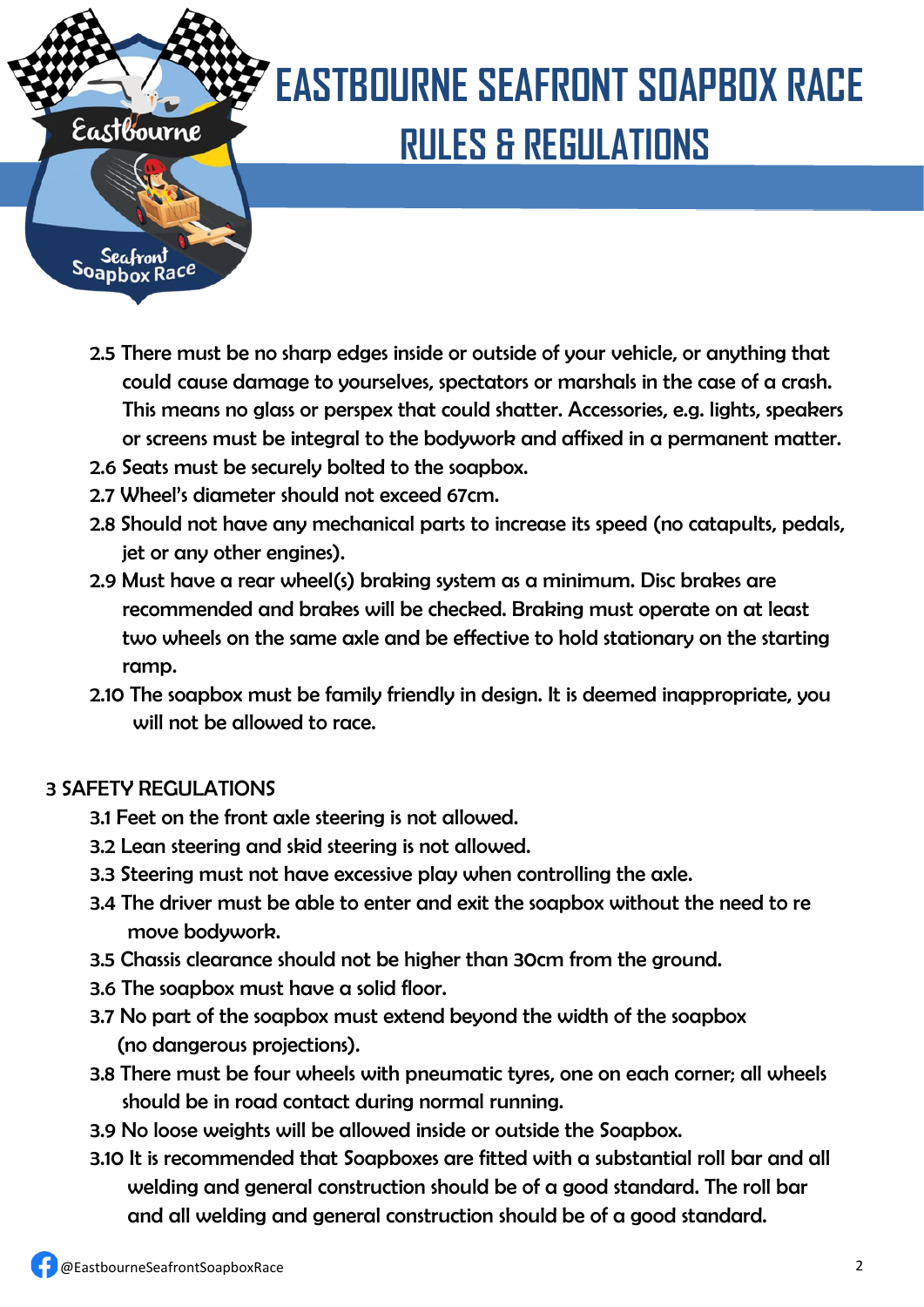

Seafront<br>Soapbox Race

# **EASTBOURNE SEAFRONT SOAPBOX RACE** Eastbourne RULES & REGULATIONS

3.11 All carts must be fitted with a towing eye at the front to enable towing in tandem with other carts up hill. Failure to include will mean that you will not be allowed to compete.

#### 4 TIMINGS OF THE DAY

- 4.1 Racers must arrive to register at Helen Gardens between 10:00 11:00.
- 4.2 Registration is followed by a driver's safety briefing at Helen Gardens at 11:15
- 4.3 Racers to assemble on Upper Dukes Drive near Wellcombe Crescent. Access is via Beachy Head Road. Please assemble by 11:45.
- 4.4 The race begins at 12:00 on Upper Dukes Drive near the junction with Well combe Crescent. Please line up in number order and on the left hand side of the road. Please be aware that if you are not at the start line on time, you will be required to wait until the next available opportunity.
- 4.5 Teams must follow the instructions of the safety officials, marshals and race com mittee.
- 4.6 The soapbox and all remains must be removed immediately after the soapbox run. Your fastest time will be your result.
- 4.7 After crossing the finishing line, drivers will need to enter the run off area and ap ply their brakes and depart from the track under the marshal's instructions. At least one team member must remain at the finishing line to assist the driver and ensure that their soapbox proceeds immediately to the pits.
- 4.8 Soapboxes and drivers will be scrutinised in the pits, and prior to each run and at any other time, before being allowed to participate.
- 4.9 The start will be from a starting grid on Dukes Drive, near Wellcombe Crescent. Two team members will act as pushers to provide momentum. The starting grid will be marked with tape, no pushers may pass. An infringement of this will incur a penalty of five seconds being added to the offending team's time. The starter's decision is final.